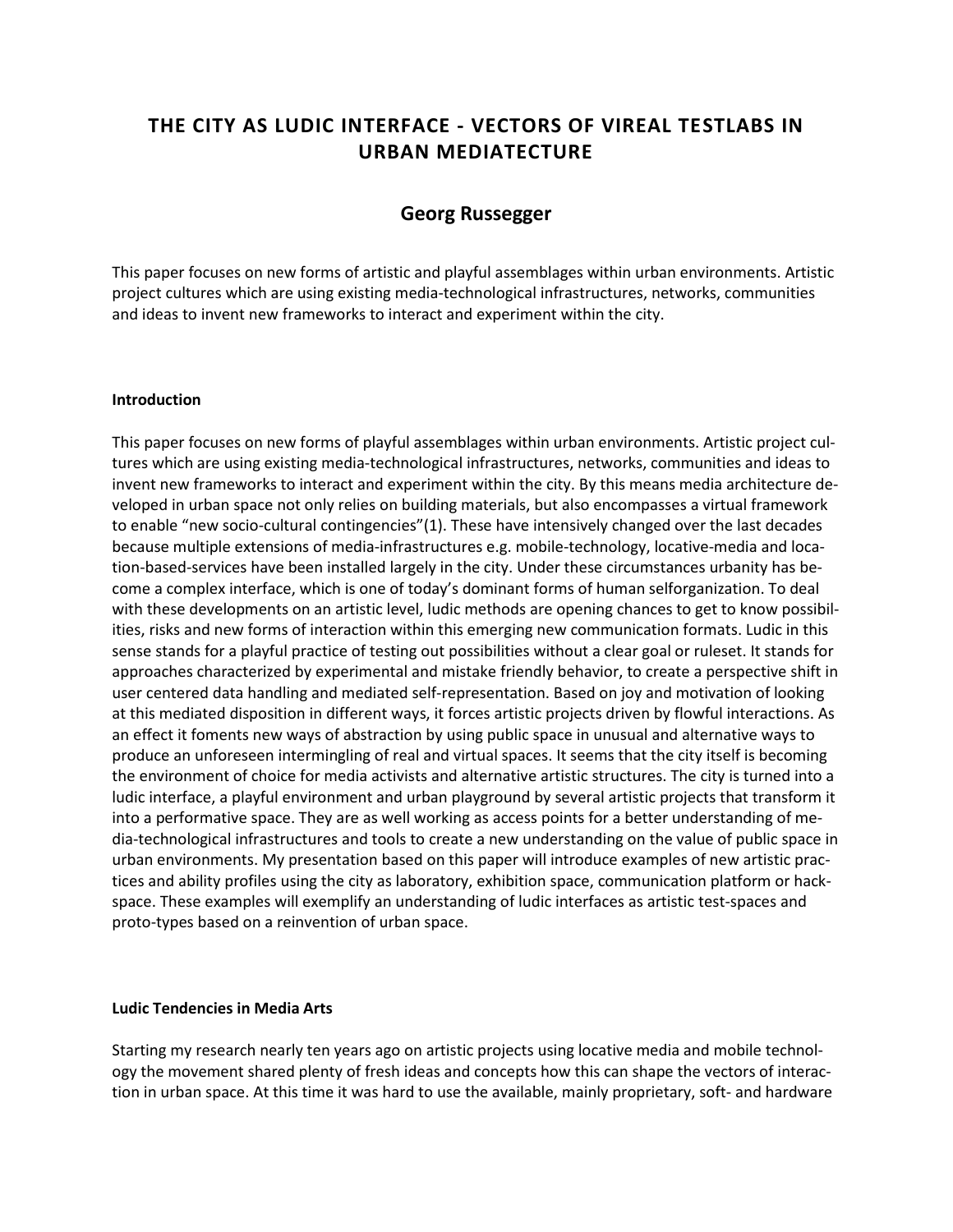to get artistic projects done properly. Artists invented concepts which had to be rich on connotation and storylines to encourage the very raw and minor opportunities with this new media- and communicationinfrastructure. Today the available technologies have been opened up on availability and extracted a large global community of modding culture, home brew technologies and DIY inventions based on mediatechnological artifacts. Artistic projects like the artist collective LUDIC SOCIETY(2) or UBERMORGEN. COM(3) still follow a hacker paradigm and by this means try to use the available infrastructures under conditions they haven't been designed for or to circumvent limitations. Early projects like the ones from the meanwhile well know group "Blast Theory" tried to get their hands on users, receivers or participants, to enable them within a method of gameplay. On the contrary many artistic projects from the field of digital media based arts have nowadays been transformed into small businesses. Former artists are working as programmers or designers for all kinds of smart-phone apps, media companies or startups on mobile social media to make there living. This reminds to a blog entry on the website called "Networked Publics"(4), where I was reading the following quote from Michael Liebhold and Anthony Townsend, both working at this time at the "Institute for the Future"(5). They forecast:

"Geohackers, Locative Media Artists, and Psychogeographers, as key players in constructing the 'geospatial web', in which the web becomes tagged with geospatial information, a development which is having enormous unharvested business opportunities."

As we see today this has become reality dealing with an infosphere of mobile computing and locative media. It has as well become a mass movement of mediamorph lifestyle, which is constantly expanded by thinkers, designers and producers. For the arts this means more or less to get sober again from the businessman's dream of interface phantasms and the endless dream of (thin) innovation. At the moment it seems that the playful potentials of artistic projects to try new things out and experiment within the city as interface are at risk to get fettered by "playbour" (J. Kücklich, 2010), using playful methods as new forms of productivity and resource in a post-industrial age. Since cities have turned into enriched mediadispositions with hyper accesssibility and endless numbers of devices, sensors, cameras and networks alternative abstraction models based on artistic interventions have to be enabled. It emphasizes the fact that artistic practices have to recapture the freedom to create meaningful small scale projects within an experimental setup. Reintroducing basic situationist practice such as "dérive" can help to see the city as a laboratory, where people create shared backgrounds and intensions to experience things on a quite open level of understanding. On this level artistic methods of playing in the city can invite users to taking part in actions they might don't know or realize.

## **The City as Playspace**

The ludic approach of artists dealing with media technological interfaces becomes more and more related to context- and interaction-design rather than to the technical configurations of the interface itself. Projects using the city as playspace, like the LUDIC SOCIETY's projects called "Tagging the City"(6) is using technologies like RFID-chips and digital mapping systems which are applied in a citywide gameplay. With the slogan "we are selling play not game" they also created an open framework of how the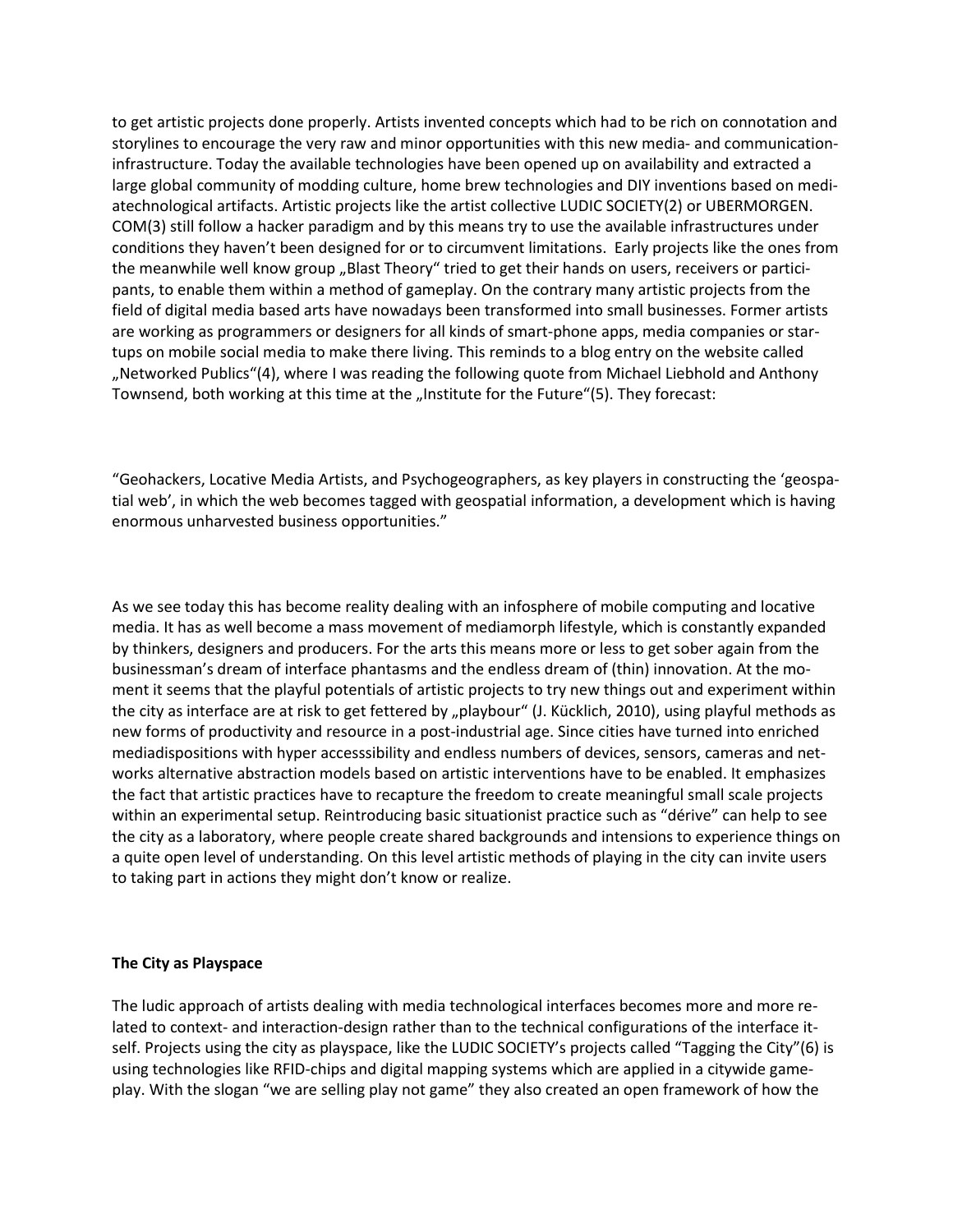conceptual structures of the project can be understood. Another example is the project "re:farm the city / tools for urban farmers"(7) ,which combines the topics of urban farming, guerilla gardening and media arts with the support of a global mobile phone based gardening interface. Both projects function on a level where new awareness and relationship to the territory is created by a ludic interface and by new forms of interaction scenarios on the intersection of real and virtual space. It introduces the chance to create awareness for users and change their knowledge and habits by transforming the way to deal with their interests within a certain environment. This art projects are using existing structures in new ways by the reconfiguration of preexisting infrastructures of media architecture. The basis for the usage of the city as playspace is created by a large amount of opportunities within media-technological infrastructures. The introduction of new technical programs opens up the development of ideas to establish new alternative social and cultural programs of interaction for users and producers. The catalyst for this development is the "digital ground"(8), like Malcolm McCullough calls it, which is embedded into the city ground. By this means the significance of computing in this environment has become its capacity to let us take part in shared representations of action, as Brenda Laurel describes this in her essay "Computers as Theater"(9).

Using and expanding the city as interface of social, cultural, artistic, (media-) technological and architectonical interactions is not common practice and common ground so far. At the moment the city still functions as a laboratory for temporary usage, and ad hoc appliance, even if the gentrification models are strong they seem unsustainable for a valuable development of cultural sustainability. One of the interesting challenges will be to attract people to invent as interesting social interaction spaces as the buzz of technology used to create.